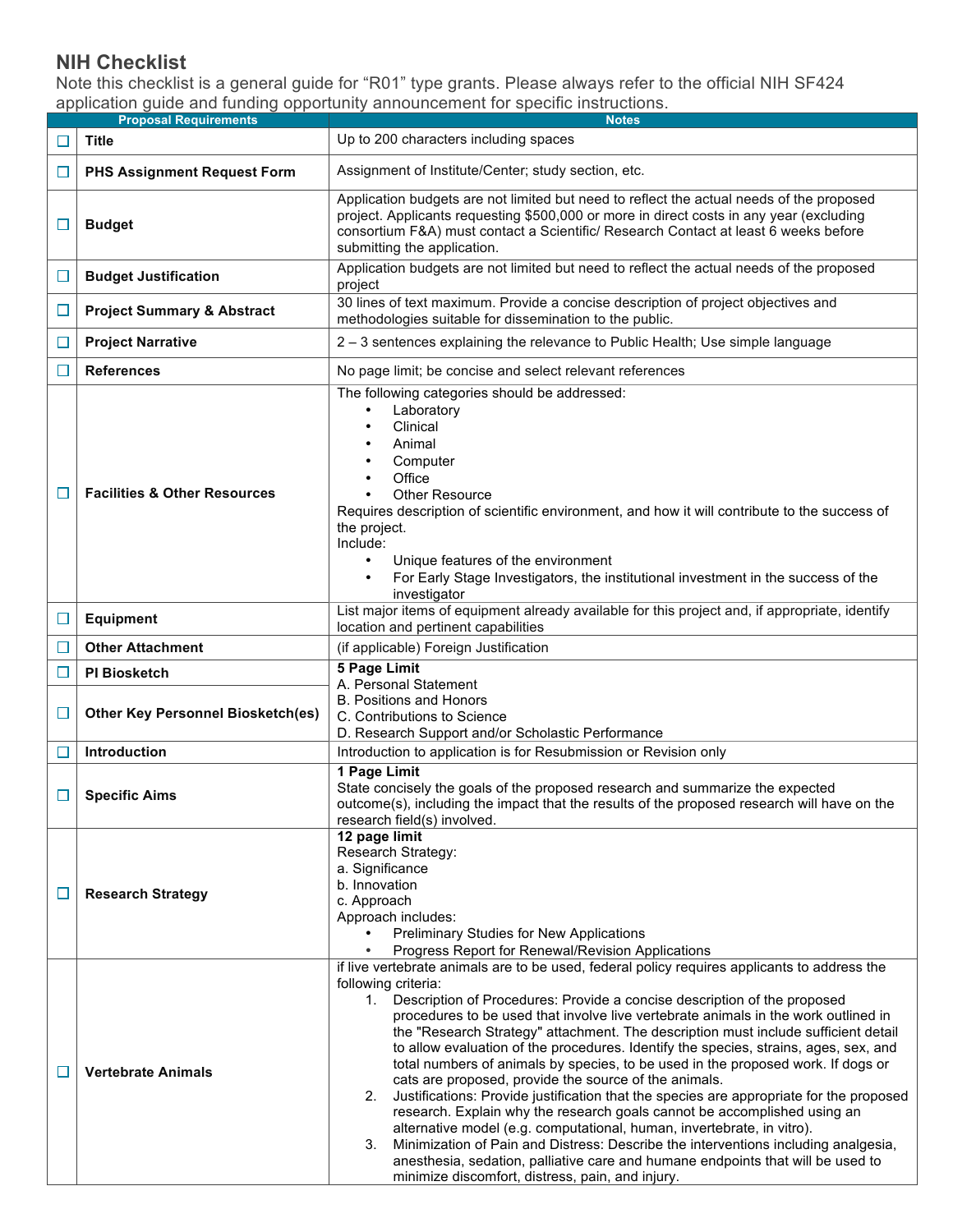|        |                                                                      | If applicable;                                                                                                                                                                                                                                                                                                                                                                                                                                                                                                                                                                                               |
|--------|----------------------------------------------------------------------|--------------------------------------------------------------------------------------------------------------------------------------------------------------------------------------------------------------------------------------------------------------------------------------------------------------------------------------------------------------------------------------------------------------------------------------------------------------------------------------------------------------------------------------------------------------------------------------------------------------|
| ப      | <b>Select Agent Research</b>                                         | 1. Identify the select agent(s) to be used in the proposed research.<br>2. Provide the registration status of all entities where select agent(s) will be used.<br>Provide a description of all facilities where the select agent(s) will be used.<br>3.<br>Describe the procedures that will be used to monitor possession, use, and<br>transfer of select agent(s).<br>Describe plans for appropriate biosafety, biocontainment, and security of<br>the select agent(s).<br>Describe the biocontainment resources available at all performance sites.                                                       |
| $\Box$ | Multiple PD/PI Leadership Plan                                       | If applicable; required for applications designating multiple PDs/PIs. Leadership Plans<br>should address the following administrative processes and PI responsibilities:<br>Roles/areas of responsibility of the PIs<br>1.<br>Fiscal and management coordination<br>2.<br>Process for making decisions on scientific direction and allocation of resources<br>3.<br>Data sharing and communication among investigators<br>4.<br>Publication and intellectual property (if needed) policies<br>5.<br>Procedures for resolving conflicts<br>6.                                                                |
| $\Box$ | <b>Consortium/Contractual</b><br><b>Arrangements</b>                 | If Applicable; Include Letters of Intent to establish a Consortium                                                                                                                                                                                                                                                                                                                                                                                                                                                                                                                                           |
| $\Box$ | <b>Letters of Support</b>                                            | e.g., consultants; institutional letters                                                                                                                                                                                                                                                                                                                                                                                                                                                                                                                                                                     |
| □      | <b>Resource Sharing Plan(s)</b>                                      | Data Sharing Plan<br><b>Sharing Model Organisms</b><br>Genomic Data Sharing (GDS)                                                                                                                                                                                                                                                                                                                                                                                                                                                                                                                            |
| $\Box$ | <b>Authentication of Key Biological</b><br>and/or Chemical Resources | Generally 1 page; briefly describe methods to ensure the identity and validity of key<br>biological and/or chemical resources used in the proposed studies.                                                                                                                                                                                                                                                                                                                                                                                                                                                  |
| □      | <b>Appendix</b>                                                      | Allowable Appendix Materials:<br>For applications proposing clinical trials (unless the funding opportunity announcement<br>(FOA) provides other instructions for these materials):<br>Clinical trial protocols<br>Investigator's brochure from an Investigational New Drug (IND) application, as<br>$\bullet$<br>appropriate for the goals of the research proposed in the application.<br>For all applications:<br>Blank informed consent/assent forms<br>$\bullet$<br>Blank surveys, questionnaires, and/or data collection instruments<br>Other items only if they are specified in the FOA as allowable |
| $\Box$ | <b>Human Subjects and Clinical Trials</b><br><b>Information</b>      | 1. Human Specimens/or Data<br>• Required if Human Subjects are involved, but human specimens and/or data will be<br>used.<br>2. Delayed Onset Study<br>• Required only when human subjects research is anticipated within the period of<br>award but definite plans cannot be described in the application.<br>3. Study Record and Attachments<br>• Required for any project involving Human Subjects and/or Clinical Trials.                                                                                                                                                                                |

## **FORMAT SPECIFICATIONS FOR ATTACHMENTS**

- PDF files only file names are 50 characters or less and use only standard characters A through Z, a through z,
- 0 through 9, underscore (), hyphen (-), space (), and period (.). Do not use any other special characters (e.g.,

"&", "\*", "%", "/", or "#") in the file name.

- Margins are 1/2" all around
- Font = black; Arial, Garamond, Georgia, Helvetica, Palatino Linotype, Times New Roman, or Verdana typeface are recommended; size 11 or larger; must be no more than 15 characters per linear inch (including characters and spaces)
- Do not include headers or footers
- Use section headings

## **General Subrecipient Checklist (documents required for submission)**

- 1. Letter of Commitment (signed by the Institution Authorized Organizational Representative)
- 2. Statement of Work
- 3. Budget
- 4. Budget Justification